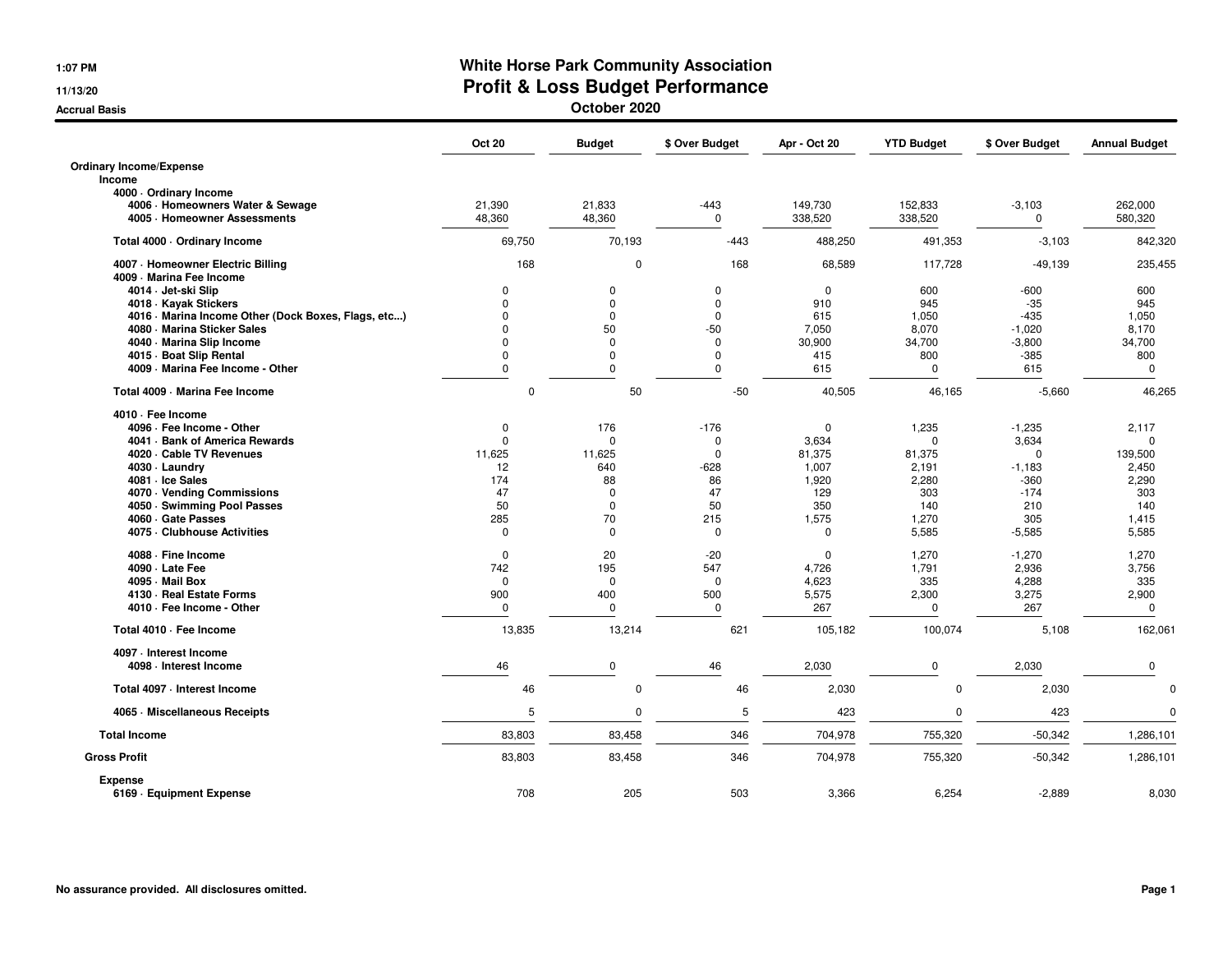**1:07 PM**

**11/13/20**

**Accrual Basis**

## **White Horse Park Community Association Profit & Loss Budget Performance**

**October 2020**

|                                                                                                                                                                             | <b>Oct 20</b>                                                      | <b>Budget</b>                                            | \$ Over Budget                                        | Apr - Oct 20                                                   | <b>YTD Budget</b>                                                 | \$ Over Budget                                          | <b>Annual Budget</b>                                |
|-----------------------------------------------------------------------------------------------------------------------------------------------------------------------------|--------------------------------------------------------------------|----------------------------------------------------------|-------------------------------------------------------|----------------------------------------------------------------|-------------------------------------------------------------------|---------------------------------------------------------|-----------------------------------------------------|
| 6000 · Operations<br>6320 - Computer Repairs<br>6260 - Printing and Reproduction<br>6160 Dues and Subscriptions<br>6250 · Postage and Delivery<br>6340 · Telephone          | 60<br>380<br>$\Omega$<br>819<br>473                                | $\pmb{0}$<br>375<br>118<br>269<br>305                    | 60<br>5<br>$-118$<br>550<br>168                       | 370<br>1,703<br>3,711<br>1,700<br>2,826                        | 1,313<br>2,625<br>2,133<br>1,884<br>2,136                         | $-943$<br>$-922$<br>1,578<br>$-184$<br>689              | 1,313<br>4,500<br>3,000<br>3,230<br>3,662           |
| Total 6000 · Operations                                                                                                                                                     | 1,732                                                              | 1,067                                                    | 665                                                   | 10,309                                                         | 10,090                                                            | 219                                                     | 15,705                                              |
| 6109 - Automobile Expenses                                                                                                                                                  | 40                                                                 | 383                                                      | $-343$                                                | 713                                                            | 2,691                                                             | $-1,978$                                                | 4,411                                               |
| 6115 Bad Debt<br>6120 · Bank Service Charges<br>6240 · Miscellaneous<br>6270 - Professional Fees<br>6290 - Other Professional<br>6280 · Legal Fees<br>6565 - Accounting     | $\mathbf 0$<br>$\mathbf 0$<br>35<br>$\mathbf 0$<br>17,835<br>1,950 | 0<br>$\mathbf 0$<br>333<br>$\mathbf 0$<br>4,000<br>1,950 | 0<br>0<br>$-299$<br>$\mathbf 0$<br>13,835<br>0        | $\mathbf 0$<br>$\mathbf 0$<br>78<br>16,498<br>19,440<br>13,650 | $\mathbf 0$<br>$\mathbf 0$<br>2,333<br>14,850<br>12,000<br>13,650 | 0<br>$\Omega$<br>$-2,255$<br>1,648<br>7,440<br>$\Omega$ | 7,650<br>500<br>4,000<br>14,850<br>20,000<br>23,400 |
| Total 6270 - Professional Fees                                                                                                                                              | 19,785                                                             | 5,950                                                    | 13,835                                                | 49,588                                                         | 40,500                                                            | 9,088                                                   | 58,250                                              |
| 6300 · Repairs<br>6331 · Boat Yard<br>6326 · Water and Sewer<br>6310 Building Repairs<br>6315 Grounds - Repairs<br>6317 - Electrical - Repairs<br>6325 · Pool repairs       | $\mathbf 0$<br>773<br>$\Omega$<br>960<br>1,000<br>$\mathbf 0$      | $\mathbf 0$<br>391<br>0<br>833<br>667<br>$\mathbf 0$     | $\mathbf 0$<br>382<br>0<br>127<br>333<br>$\mathbf 0$  | 450<br>11,795<br>2,286<br>3,100<br>5,663<br>1,907              | 1,000<br>6,929<br>1,470<br>5,833<br>4,667<br>623                  | $-550$<br>4,866<br>816<br>$-2,733$<br>996<br>1,284      | 1,000<br>10,000<br>5,000<br>10,000<br>8,000<br>649  |
| Total 6300 · Repairs                                                                                                                                                        | 2,733                                                              | 1,891                                                    | 842                                                   | 25,201                                                         | 20,522                                                            | 4,679                                                   | 34,649                                              |
| 6359 Clubhouse                                                                                                                                                              | $\mathbf 0$                                                        | 0                                                        | 0                                                     | $\mathbf 0$                                                    | 4,870                                                             | $-4,870$                                                | 4,870                                               |
| 6329 - Waterfront                                                                                                                                                           | 0                                                                  | 150                                                      | $-150$                                                | 768                                                            | 6,086                                                             | $-5,318$                                                | 2,825                                               |
| 6390 Utilities<br>6400 · Electric<br>6405 · Propane<br>6410 Water & Sewage<br>6420 · Cable TV                                                                               | 12,625<br>341<br>65,565<br>11,735                                  | 29,352<br>310<br>65,500<br>11,238                        | $-16,727$<br>31<br>65<br>497                          | 146,893<br>877<br>193,905<br>96,228                            | 176,376<br>1,161<br>196,500<br>78,663                             | $-29,483$<br>$-285$<br>$-2,595$<br>17,566               | 235,455<br>2,804<br>262,000<br>134,850              |
| Total 6390 - Utilities                                                                                                                                                      | 90,266                                                             | 106,400                                                  | $-16,133$                                             | 437,903                                                        | 452,700                                                           | $-14,797$                                               | 635,109                                             |
| 6429 Contracts<br>6437 - Housekeeping<br>6436 · Heating & Airconditioning Annua<br>6431 · Alarm System<br>$6432 \cdot$ Ice<br>6433 - Lawn Service<br>6434 · Pool Management | 0<br>$\Omega$<br>194<br>$\Omega$<br>4,650<br>0                     | 1,564<br>218<br>$\Omega$<br>10,286<br>0                  | $-1,564$<br>$-24$<br>$\Omega$<br>$-5,636$<br>$\Omega$ | 0<br>0<br>582<br>1,087<br>55,800<br>40,050                     | 10,949<br>606<br>1,350<br>72,000<br>32,000                        | $-10,949$<br>$-24$<br>$-263$<br>$-16,200$<br>8,050      | 18,769<br>500<br>800<br>1,350<br>72,000<br>32,000   |